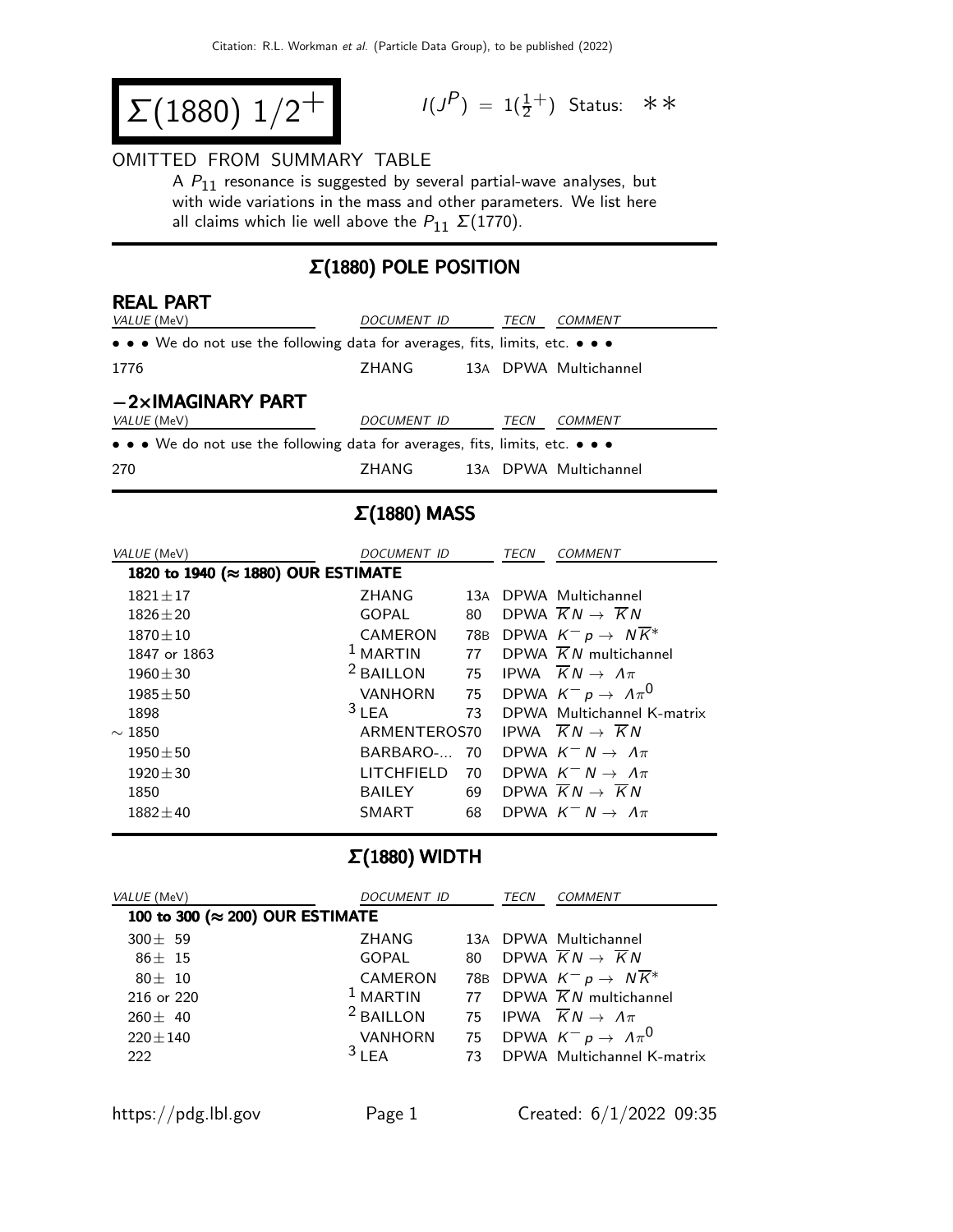| $\sim$ 30   |        | ARMENTEROS70 IPWA $KN \rightarrow KN$              |
|-------------|--------|----------------------------------------------------|
| $200 + 50$  |        | BARBARO- 70 DPWA $K^- N \rightarrow \Lambda \pi$   |
| $170 + 40$  |        | LITCHFIELD 70 DPWA $K^- N \rightarrow \Lambda \pi$ |
| 200         | BAILEY | 69 DPWA $KN \rightarrow KN$                        |
| $222 + 150$ | SMART  | 68 DPWA $K^- N \to \Lambda \pi$                    |

# Σ(1880) DECAY MODES

|            | Mode                                              | Fraction $(\Gamma_i/\Gamma)$   |
|------------|---------------------------------------------------|--------------------------------|
| $\Gamma_1$ | NK                                                | 0.10 to 0.30 ( $\approx$ 0.20) |
| $\Gamma_2$ | $\Lambda \pi$                                     |                                |
| $\Gamma_3$ | $\Sigma \pi$                                      |                                |
|            | $\Gamma_4$ /(1520) $\pi$ , <i>D</i> -wave         | $(2.0 \pm 1.0)\%$              |
|            | $\Gamma_5$ $N\overline{K}^*(892)$ , S=1/2, P-wave |                                |
| $\Gamma_6$ | $N\overline{K}$ *(892), S=3/2, P-wave             |                                |
| $\Gamma$   | $\Delta(1232)\overline{K}$ , P-wave               | $\pm 8$ )%<br>(39)             |

### Σ(1880) BRANCHING RATIOS

See "Sign conventions for resonance couplings" in the Note on  $\Lambda$  and  $\Sigma$ Resonances.

| $\Gamma(N\overline{K})/\Gamma_{\rm total}$                                                                                                                                       |                      |                 |      | $\Gamma_1/\Gamma$                              |  |
|----------------------------------------------------------------------------------------------------------------------------------------------------------------------------------|----------------------|-----------------|------|------------------------------------------------|--|
| VALUE                                                                                                                                                                            | <b>DOCUMENT ID</b>   |                 | TECN | <b>COMMENT</b>                                 |  |
| 0.10 to 0.30 ( $\approx$ 0.20) OUR ESTIMATE                                                                                                                                      |                      |                 |      |                                                |  |
| $0.10 + 0.03$                                                                                                                                                                    | ZHANG                | 13A             |      | DPWA Multichannel                              |  |
| $0.06 \pm 0.02$                                                                                                                                                                  | <b>GOPAL</b>         | 80              |      | DPWA $\overline{K}N \rightarrow \overline{K}N$ |  |
| 0.27 or 0.27                                                                                                                                                                     | $1$ MARTIN           | 77              |      | DPWA $\overline{K}N$ multichannel              |  |
| 0.31                                                                                                                                                                             | 3LEA                 | 73              |      | DPWA Multichannel K-matrix                     |  |
| 0.20                                                                                                                                                                             | ARMENTEROS70         |                 |      | IPWA $\overline{K}N \rightarrow \overline{K}N$ |  |
| 0.22                                                                                                                                                                             | <b>BAILEY</b>        | 69              |      | DPWA $\overline{K}N \rightarrow \overline{K}N$ |  |
|                                                                                                                                                                                  |                      |                 |      |                                                |  |
| $(\Gamma_i \Gamma_f)^{1/2}/\Gamma_{\text{total}}$ in $N \overline{K} \rightarrow \Sigma (1880) \rightarrow \Lambda \pi$                                                          |                      |                 |      | $(\Gamma_1 \Gamma_2)^{\frac{1}{2}} / \Gamma$   |  |
| <b>VALUE</b>                                                                                                                                                                     | <b>DOCUMENT ID</b>   |                 | TECN | <b>COMMENT</b>                                 |  |
| $-0.24$ or $-0.24$                                                                                                                                                               | $1$ MARTIN           | 77              |      | DPWA $\overline{K}N$ multichannel              |  |
| $-0.12 \pm 0.02$                                                                                                                                                                 | <sup>2</sup> BAILLON | 75              |      | IPWA $\overline{K}N \rightarrow \Lambda \pi$   |  |
| $+0.05 + 0.07$<br>-0.02                                                                                                                                                          | <b>VANHORN</b>       | 75              |      | DPWA $K^- p \rightarrow \Lambda \pi^0$         |  |
| $-0.169 \pm 0.119$                                                                                                                                                               | <b>DEVENISH</b>      | 74 <sub>B</sub> |      | Fixed-t dispersion rel.                        |  |
| $-0.30$                                                                                                                                                                          | 3LEA                 | 73              |      | DPWA Multichannel K-matrix                     |  |
| $-0.09 + 0.04$                                                                                                                                                                   | BARBARO-             | 70              |      | DPWA $K^- N \rightarrow \Lambda \pi$           |  |
| $-0.14 \pm 0.03$                                                                                                                                                                 | LITCHFIELD           | 70              |      | DPWA $K^- N \rightarrow \Lambda \pi$           |  |
| $-0.11 \pm 0.03$                                                                                                                                                                 | <b>SMART</b>         | 68              |      | DPWA $K^- N \rightarrow \Lambda \pi$           |  |
| $(\Gamma_1 \Gamma_3)^{\frac{1}{2}} / \Gamma$<br>$(\Gamma_i \Gamma_f)^{\frac{1}{2}} / \Gamma_{\text{total}}$ in $N \overline{K} \rightarrow \Sigma (1880) \rightarrow \Sigma \pi$ |                      |                 |      |                                                |  |
| <b>VALUE</b>                                                                                                                                                                     | DOCUMENT ID          |                 | TECN | <b>COMMENT</b>                                 |  |
| $+0.30$ or $+0.29$                                                                                                                                                               | $1$ MARTIN           | 77              |      | DPWA $\overline{K}N$ multichannel              |  |
| not seen                                                                                                                                                                         | 3LEA                 | 73              |      | DPWA Multichannel K-matrix                     |  |
|                                                                                                                                                                                  |                      |                 |      |                                                |  |

https://pdg.lbl.gov Page 2 Created: 6/1/2022 09:35